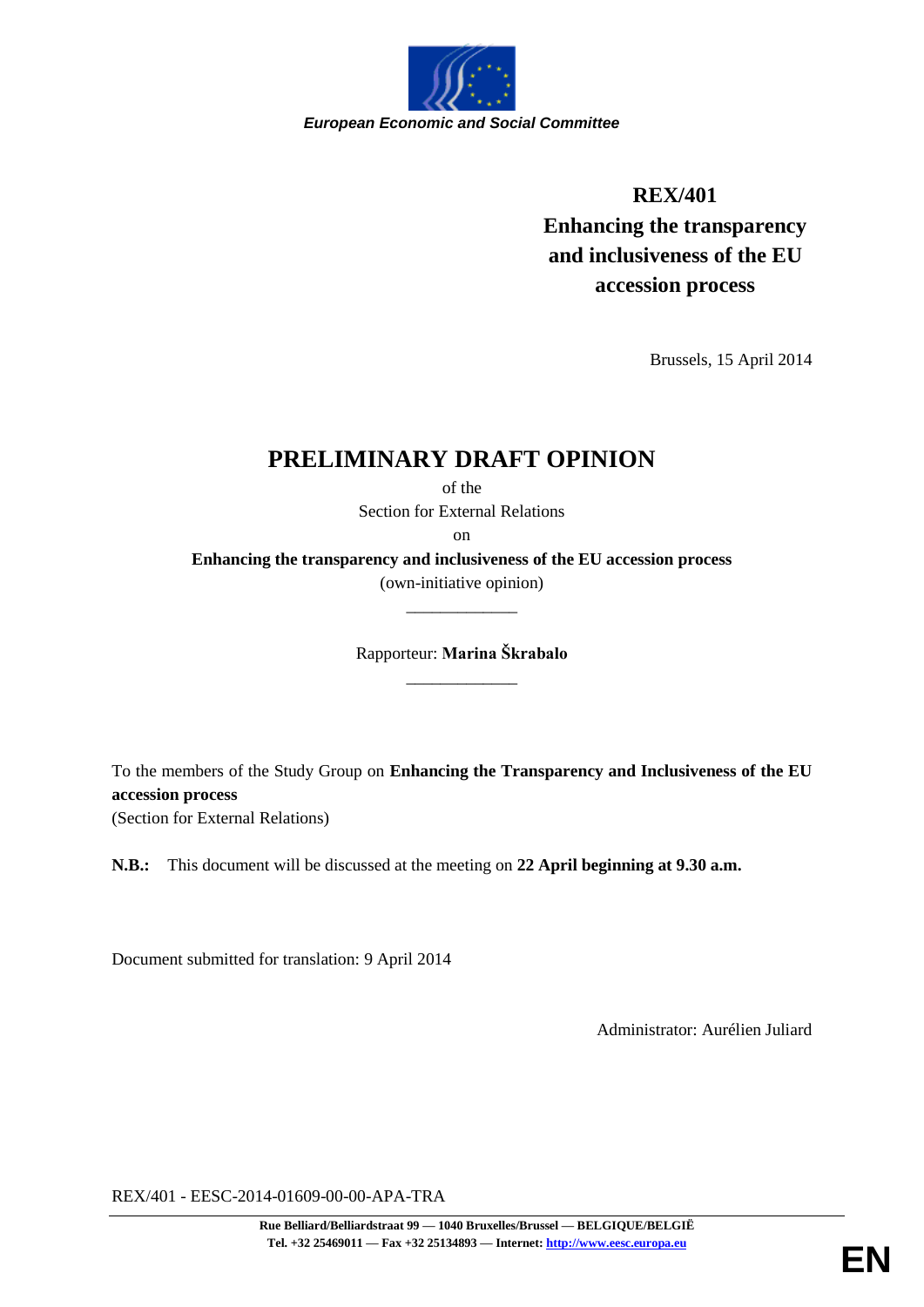| <b>Study Group on</b>                                               | <b>President:</b>  | Madi Sharma (UK-I)                                                                                                                                                                                                                                                                        |
|---------------------------------------------------------------------|--------------------|-------------------------------------------------------------------------------------------------------------------------------------------------------------------------------------------------------------------------------------------------------------------------------------------|
| Enhancing the transparency and<br>inclusiveness of the EU accession | <b>Rapporteur:</b> | Marina Škrabalo (HR-III)                                                                                                                                                                                                                                                                  |
| process                                                             | <b>Members:</b>    | Mr/Ms<br>Dragica Martinović Džamonja (HR-I)<br>Claudio Rotti (IT-I)<br>Cveto Stantič (SI-I)<br>Pierre-Jean Coulon (FR-II)<br>Christoph Lechner (AT-II)<br>Anica Milićević-Pezelj (HR-II)<br>Andrej Zorko (SI-II)<br>Rose D'Sa (UK-III)<br>Andris Gobiņš (LV-III)<br>Ionut Sibian (RO-III) |
|                                                                     | <b>Expert:</b>     |                                                                                                                                                                                                                                                                                           |

Saša Šegrt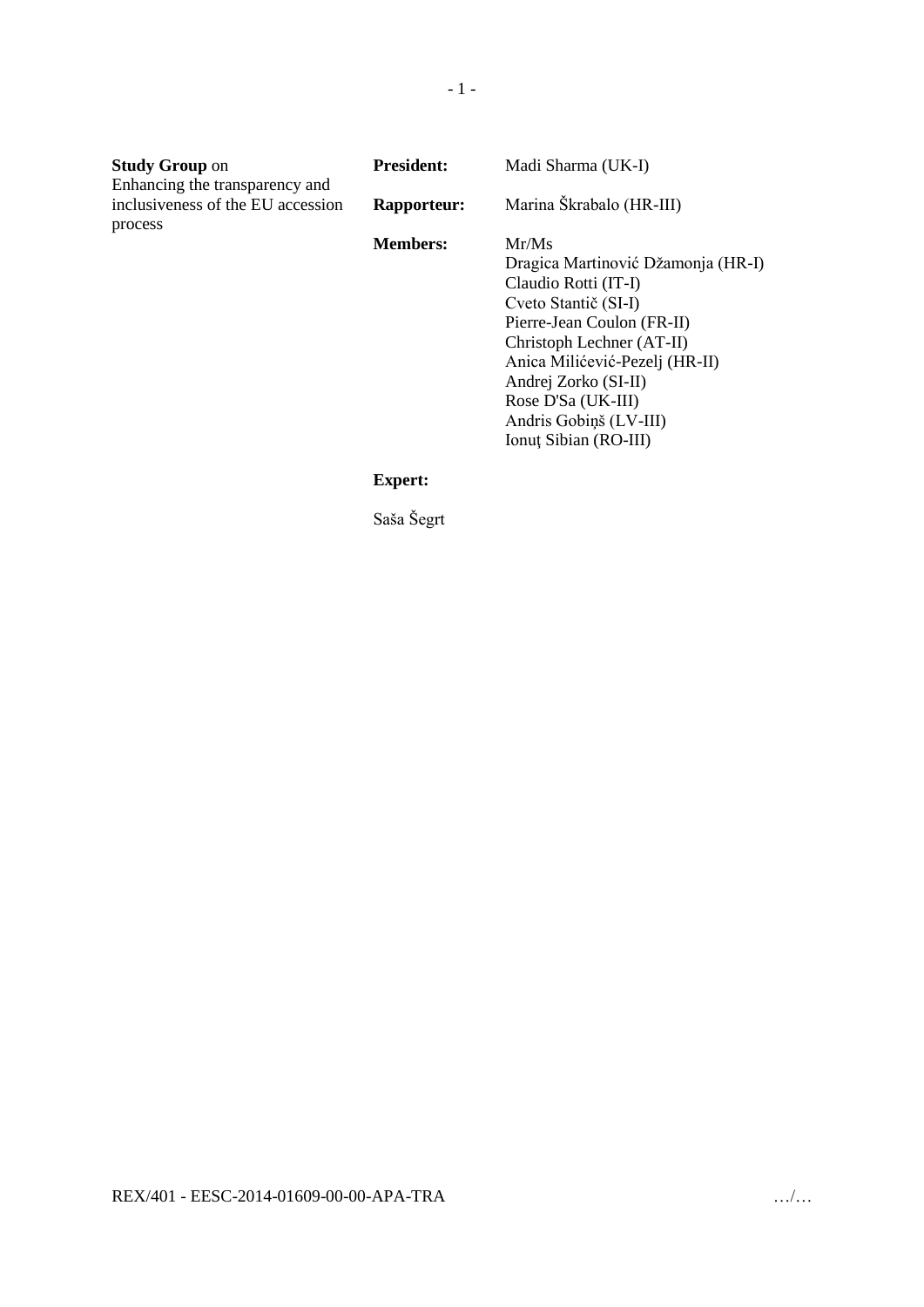At its plenary session of January 2014, the European Economic and Social Committee decided, under Rule 29(2) of its Rules of Procedure, to draw up an own-initiative opinion on

*Enhancing the transparency and inclusiveness of the EU accession process.*

The Section for External Relations, which was responsible for preparing the Committee's work on the subject, adopted its opinion on ...

At its ... plenary session, held on … (meeting of ...), the European Economic and Social Committee adopted the following opinion by ... votes to ... with ... abstentions.

> \* \* \*

### 1. **Conclusions and recommendations**

- 1.1 Since Croatia's accession to the EU in July 2013, there have been improvements to the transparency and inclusiveness of the accession process, which are apparent in the accession process for Serbia and Montenegro. The strategic shift towards the fundamentals - rule of law and economic governance - creates an opportunity for fostering participatory democracy within, rather than in parallel with, the scope of accession negotiations.
- 1.2 Nevertheless, there are several challenges ahead. There is a need for greater consistency in ensuring that both the EU institutions and the governments concerned adopt a transparent and inclusive approach throughout the accession process and across all policy areas and in all candidate and potential candidate countries. There is a need for tighter policy integration with respect to (1) the actual negotiations, (2) fostering civil society development and social dialogue, and (3) institutional capacity building, all of which should be more appropriately reflected in the funding of pre-accession assistance. Finally, there is a need for more proactive and continuous engagement from enlargement countries as well as the Member States, the general public and parliamentary structures, in order to ensure timely ownership and informed public debate. This entails more effective support for media reporting and greater investment in public communication services and programmes.

#### **Recommendations to the Commission, the Council and the European Parliament:**

1.3 The public disclosure policy for information and documents directly related to the negotiation process should be jointly agreed and adopted by all the negotiating parties, in order to reconcile overarching public interests and the citizens' right to access information. Information that provides parameters for negotiations, i.e. screening reports for each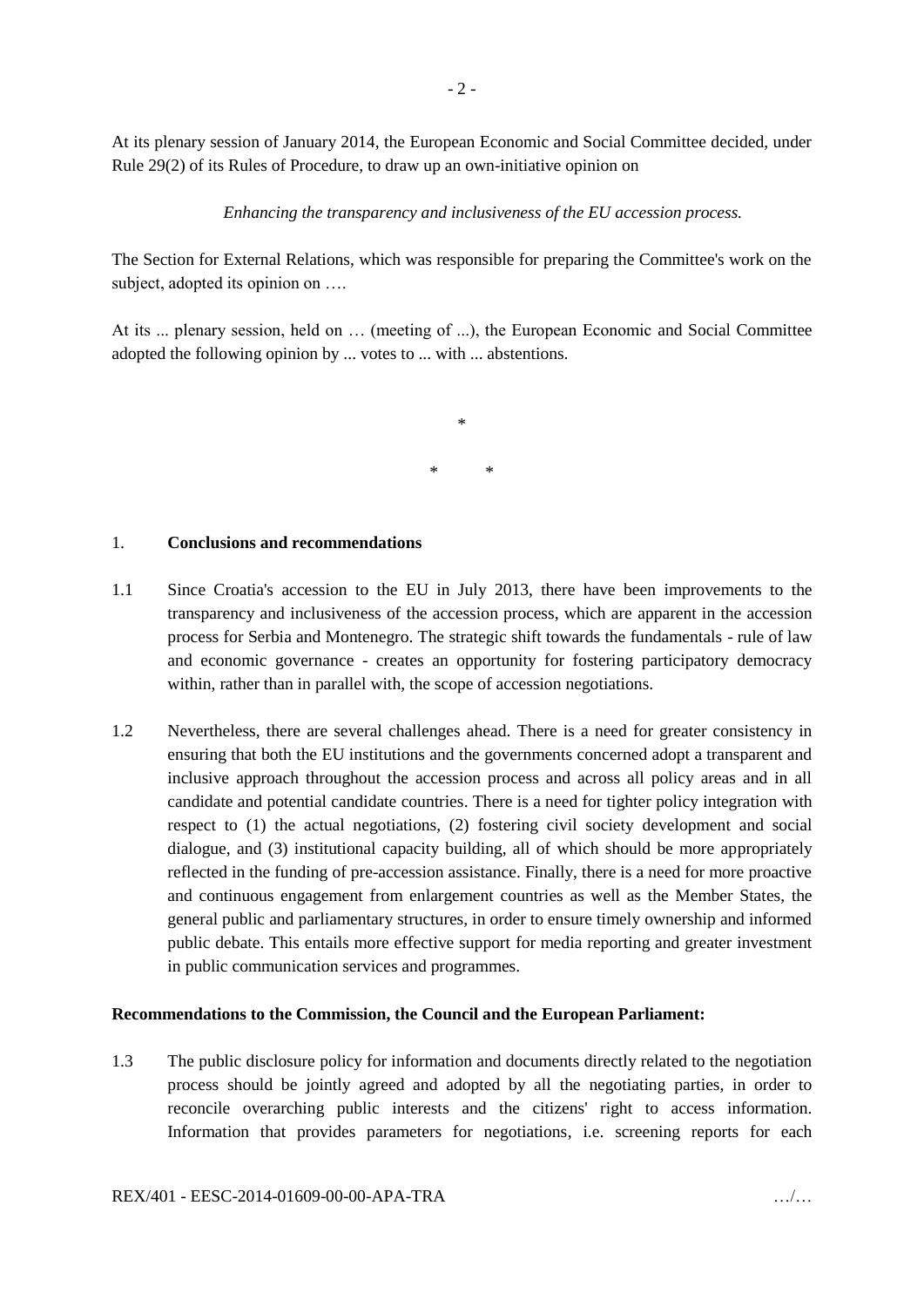negotiation chapter, translation of the EU *acquis* and opening and closing benchmarks, should be publicly disclosed in good time, in order to facilitate independent monitoring and public information throughout the accession process.

- 1.4 The EU institutions should treat the effective and democratic legal and institutional framework for public access to information, public consultations and social dialogue as prerequisites for the capacity of governments to engage in negotiations, which should be closely monitored throughout the process.
- 1.5 For the sake of simplifying public and media access to information, the websites of the EU Delegations should post clear lists of the opening, intermediate and closing benchmarks and summaries of the negotiation chapters, screening reports, and links to EU Common Positions.
- 1.6 It would be commendable if the improved focus on transparent and inclusive negotiations adopted in the current Enlargement Strategy 2013-2014, which has resulted in the provisions of the most recent Negotiating Framework with Serbia and practical improvements in Montenegro, could also be applied to Turkey's negotiations.
- 1.7 EU Delegations, the Commission's services, the EP, and the EESC should make an effort to enhance coordination and synergies between their consultations with local civil society organisations. They must improve communication on their respective activities and share reports more systematically.
- 1.8 A greater proportion of pre-accession assistance should be focused on building institutional capacities and inclusive policy-making and citizen engagement, as well as on strengthening the professionalism and independence of the media.
- 1.9 The DG Enlargement Guidelines for EU support to Civil Society in Enlargement Countries 2014-2020 should be applied with equivalent vigour in all the enlargement countries in order to foster a more enabling environment for participatory democracy. The guidelines should elaborate more on the specific challenges faced by the social partners in the context of social dialogue.
- 1.10 Special attention should be paid to enhancing social dialogue in enlargement countries and linking it more closely with the accession process. This implies a more strategic approach to the funding and provision of technical assistance to trade unions and business associations with respect to the EU *acquis*, networking with their EU counterparts, outreach to their constituents and engagement in the accession negotiations, both directly and in an oversight role.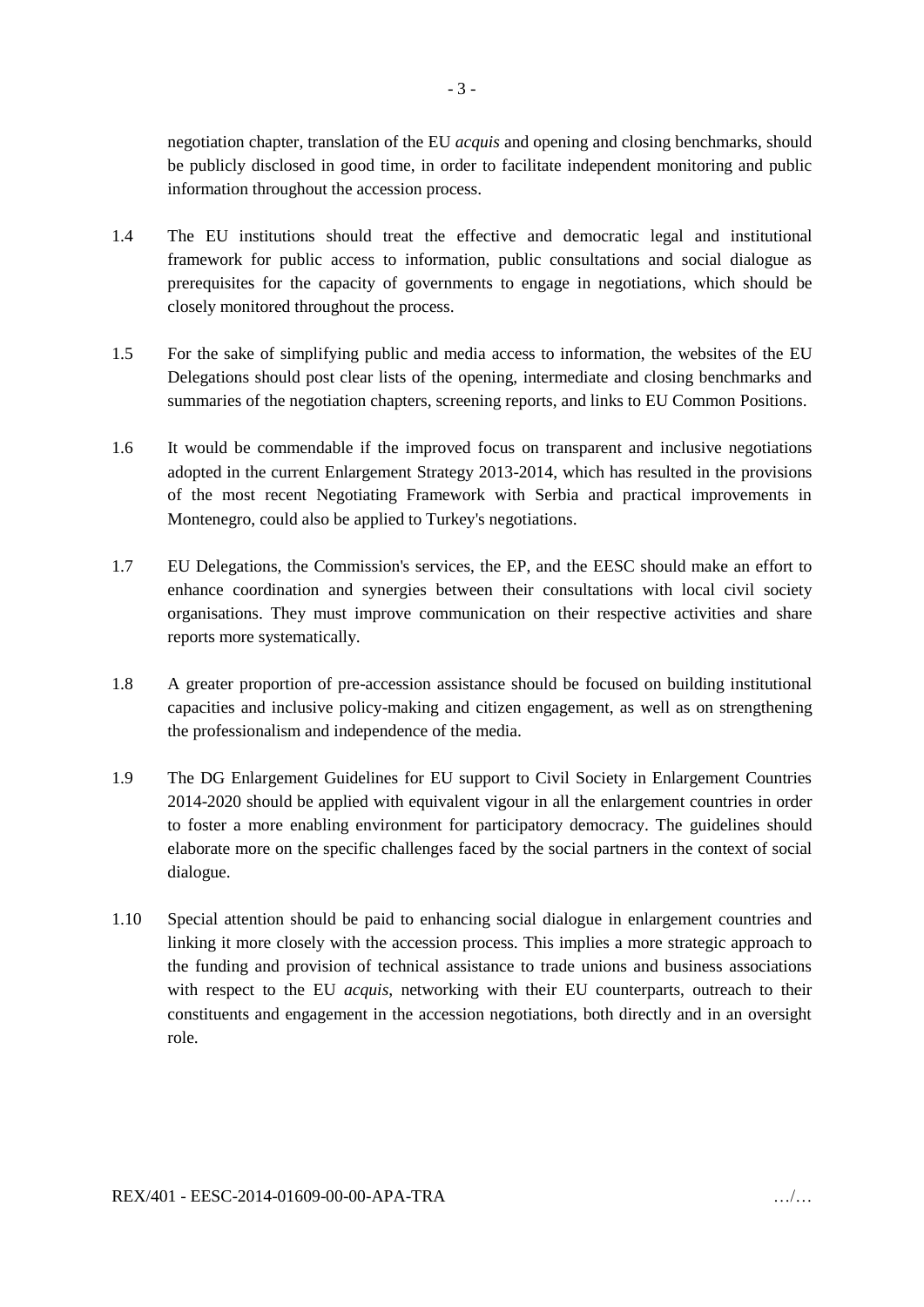#### **Recommendations to the national governments of candidate countries**:

- 1.11 All documents regulating the negotiation's structure, procedures and appointments should be publicly disclosed at the time of their adoption and they should also include internal rules of procedure on information management and participation in document drafting and negotiations by all members of the negotiation bodies, including non-state actors.
- 1.12 Regarding the disclosure of documents owned by negotiating countries, national negotiation positions should be made available to members of parliament, whereas their summaries should be made available to the public and proactively discussed in the media. National governments and parliaments should adopt and publish a written access and disclosure policy for negotiation-related documents.
- 1.13 Regulatory impact assessments (RIA) should be carried out regularly in the context of preparing national negotiation positions and legal harmonisation, in order to ensure the timely detection of adjustment risks and to establish a more inclusive evidence-based policy development model.
- 1.14 Governments in enlargement countries should define their national priorities prior to starting the negotiation process. This would help the negotiating team to better defend priority sectors and to obtain better negotiation results.
- 1.15 National parliaments should be ensured a proactive deliberative and oversight role in the accession process in a timely and strategic manner. EU assistance should make it a priority to strengthen parliamentary capacities for policy analysis.
- 1.16 Special focus should be put on involving the social partners and business associations in economic governance and labour market reforms and in calculating the social and economic costs of harmonisation. Economic and Social Councils in enlargement countries might have a valuable role to play in programming pre-accession assistance aimed at addressing the social partners' needs. Wherever possible, the social partners and other relevant stakeholders, such as business associations, should be integrated in technical assistance and funding schemes available to civil society

#### **Recommendations to the EESC:**

- 1.17 Joint Consultative Committees (JCCs) should attempt to fill "empty niches" which are not covered by other bodies in negotiations and should focus on a select number of areas. Since the social partners are under-represented in negotiations, JCCs could provide added value by monitoring and promoting social dialogue with respect to accession negotiations.
- 1.18 In line with the current enlargement policy, JCCs could choose to focus on the four overarching areas – rule of law, economic governance, strengthening democratic institutions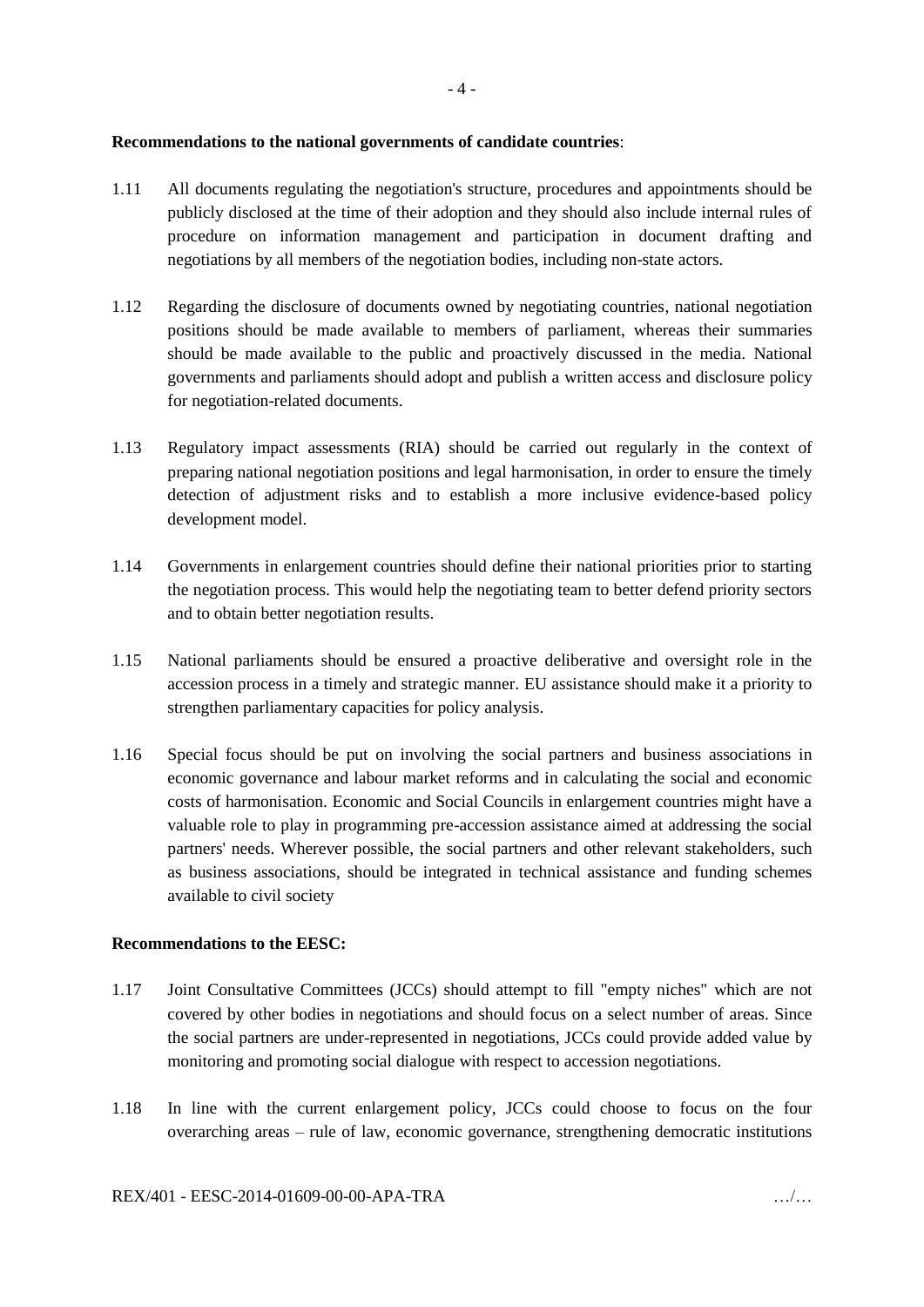and fundamental rights. JCCs should maximise their outreach to local stakeholders, through public hearings, online consultations, and by establishing cooperation with national TACSO advisers and key policy monitoring projects.

- 1.19 There are opportunities for more intense and flexible communication between JCCs and the Commission, the Council and the European Parliament bodies responsible for enlargement, which would facilitate the exchange of information between the EU institutions and civil society stakeholders in the enlargement countries and Member States. The formats may range from briefings before and during JCC meetings, the timely exchange of memos and reports, joint policy workshops, the co-organisation of parliamentary hearings, the provision of information for the Commission's progress reports and the European Parliament's resolutions and the participation of JCC members in important civil society consultations organised by the EU Delegations.
- 1.20 As already stated in previous EESC's opinions, the nomination procedures for JCCs should be totally transparent, relying on the self-selection of stakeholder groups. Governments should refrain from direct nominations and ensure the application of a transparent procedure, endorsed by stakeholder groups. National consultative bodies for civil society and Economic and Social Councils should be directly involved in developing the procedure and organising the selection of candidates.

#### 2. **Key features and changes in the EU's enlargement policy over the past five years**

2.1 The EU's enlargement policy, while perhaps not the most popular, is definitely among the most successful political projects of the EU, considering that 13 countries have joined since 2004. The EU enlargement policy has acted as a powerful catalyst for the peaceful integration of Europe following the end of the Cold War. While its actual societal and political effects are open to debate, the enlargement policy has definitely been instrumental in accelerating changes in national governance structures towards market economies and democracies.

All institutional stakeholders should seek greater transparency and inclusiveness with respect to (1) the quality of information that shapes the negotiation process, (2) the effectiveness and sustainability of the reforms undertaken and (3) the democratic legitimacy of the accession process and EU membership.

2.2 The enlargement process is marked by a gradual and closely supervised adjustment to the criteria and conditions set by the EU, presently grouped into 35 different policy areas (or "negotiation chapters"). What gets negotiated is the transition periods and specific implementation modalities as well as the accompanying financial expenditure of both the EU and the candidate countries. As the opening and closing of each negotiation chapter depends on a unanimous vote at the Council the pace and timing of negotiations may be highly unpredictable.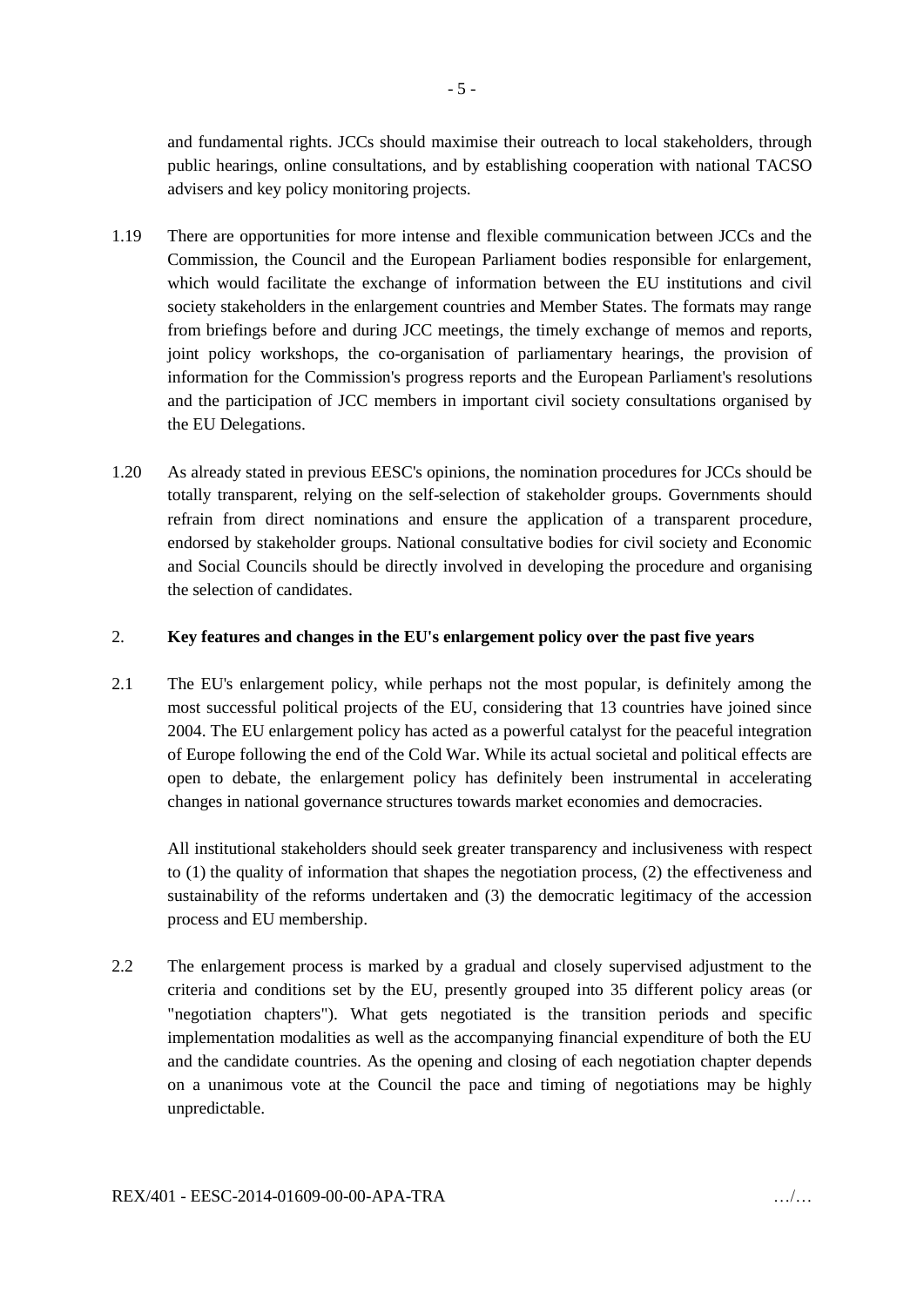The structure of the negotiation process falls within the operational realm of the Commission which has proved open to improving and adjusting it to changed political circumstances. It is important to note that the current negotiation methodology has greatly evolved over the years, based on this "learning by doing" approach. The key changes are set out in Chapter 23 (Judiciary and Fundamental Rights) and 24 (Justice, Freedom and Security), which will remain open throughout the duration of the accession negotiations, starting with Montenegro's. Depending on progress on these two key chapters, the overall pace at which other negotiation chapters will be opened and closed may be slowed down if difficulties arise.

- 2.3 The Negotiating Framework with Montenegro, while providing a detailed overview of the negotiation process, does not provide any guidelines on public access to information or the involvement of non-state actors. The only statement, similar to the one used in the Croatian Negotiating Framework, refers to civil society dialogue with Montenegro, which the EU will continue in parallel with negotiations "with the aim of bringing people together and ensuring the support of citizens for the accession process".
- 2.4 The Negotiating Framework with Serbia, for the very first time, refers explicitly to inclusiveness and transparency principles. "In order to strengthen public confidence in the enlargement process, decisions will be taken as openly as possible so as to ensure greater transparency. Internal consultations and deliberations will be protected to the extent necessary in order to safeguard the decision-making process, in accordance with EU legislation on public access to documents in all areas of Union activities."
- 2.5 As announced in the Enlargement Strategy 2013-2014, "a key lesson from the past is the importance of addressing the fundamentals first", starting with the rule of law, "placed at the heart of the enlargement process". This represents a significant strategic shift from specific policy adjustments to the broad issue of democratic governance, finally understood as prerequisites for meaningful and sustainable policy harmonisation with the EU *acquis*. The strategy places emphasis on strengthening democratic institutions and ensuring inclusive democratic processes, with a stronger role for civil society, cross-party platforms for EU integration and further progress with electoral, parliamentary and public administration reforms. The latter is of particular importance for ensuring more inclusive policy-making processes, in line with the EU's good governance principles. This would be a great step forward in comparison to past accession processes, where the Commission established virtually no conditions regarding the quality and openness of the accession-related policymaking process.

A stronger focus on economic governance envisages national economic reform strategies and action plans for public financial management, with the hope that more timely information and macroeconomic surveillance might help prevent a protracted economic recession and an excessive deficit situation, as occurred in Croatia when it joined the EU. The timely preparation of the business sector is essential to help companies become more competitive and face the challenges of the EU single market. The Commission also calls for more robust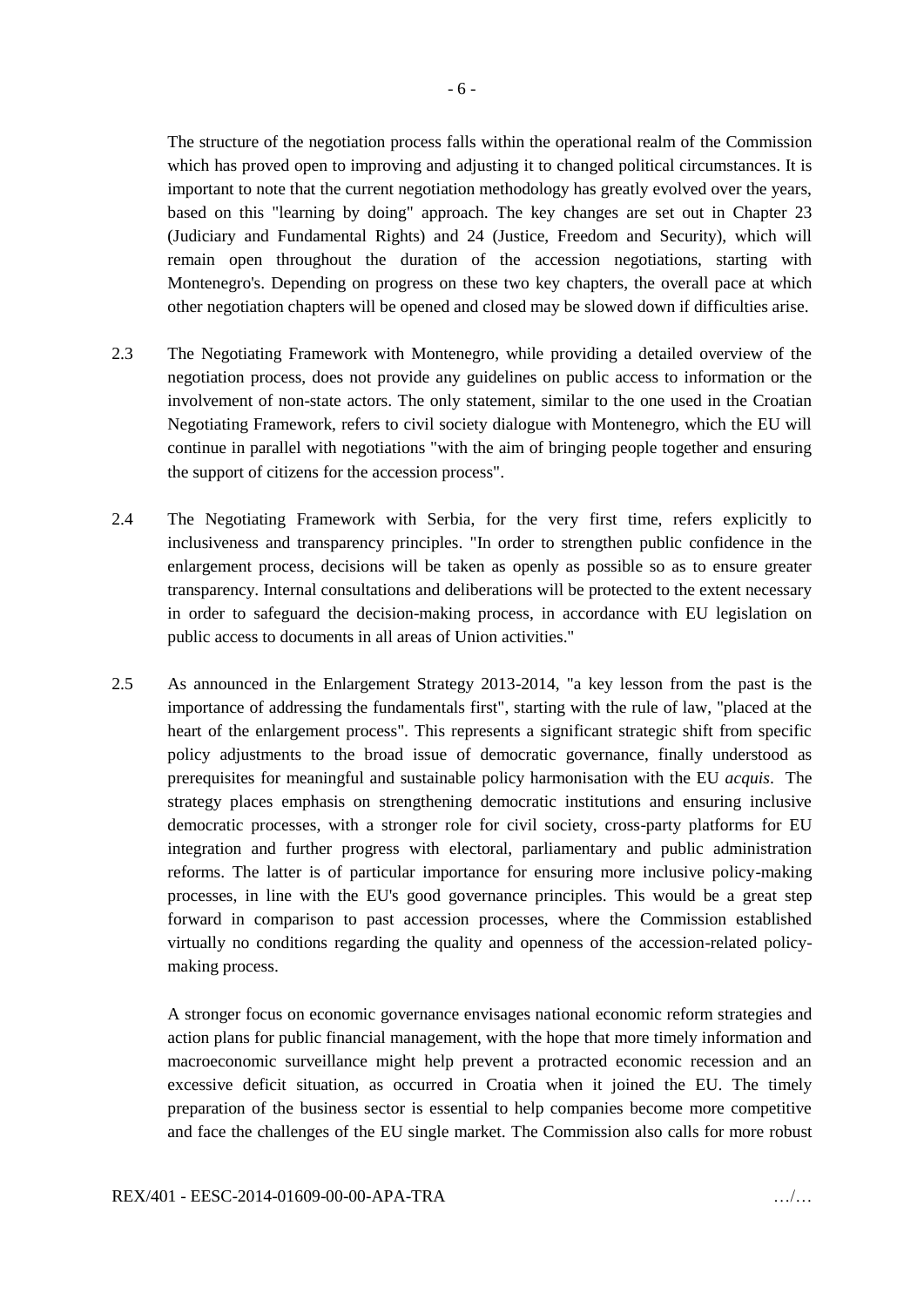mechanisms to ensure fundamental rights, in particular freedom of expression and the rights of vulnerable groups. Both priority areas present opportunities for the systematic involvement of non-state actors.

- 2.6 On the one hand, changes in negotiation methodology with respect to previous rounds of accession are an indication of the Commission's flexibility and genuine concern for the effectiveness of negotiations. Greater attention to "evidence-based" enlargement has strengthened the position of non-state actors, whose independent information is valuable to the Commission. On the other hand, the changes introduced may be perceived as rather arbitrary, primarily reflecting the EU's selective need for evidence while ignoring the administrative burdens they impose on negotiating countries.
- 2.7 According to the "Guidelines for EU Support to civil society in enlargement countries, 2014- 2020" of 19 December 2013<sup>1</sup>, the role of civil society within the enlargement policy has been explicitly related to enabling and stimulating pluralism and participatory democracy. This rightly stresses that EU support to civil society should focus on (1) achieving an environment that is conducive to civil society activities and (2) to building the capacity of CSOs to be effective and accountable independent actors. These guidelines would appear to be a useful tool for the integration of civil society provided their implementation is in line with their level of ambition.
- 2.8 Judging from Croatia's case, the closed nature of negotiations led to a low level of public understanding of the accession process and EU policies in general. The short pre-referendum campaign by the government focused mainly on promotion and offered little real content, which created space for anti-EU groups and led to the lowest voter turnout (only 43.3%) for any EU accession referendum, and low interest in EP elections (21% voter turnout). The bottom line feeling was that the full potential of democratisation, as an important outcome of "Europeanisation", had not been realised.
- 2.9 There is concern about how much the EU institutions and Member States have done to address fears and negative attitudes towards enlargement, in light of rising xenophobia as a consequence of the economic crisis. It seems that the efforts of the Commission and individual Member States get little attention in the national and European media. As memories of the Balkan wars fade, the current crisis in Ukraine may act as a reminder of the importance of democratic governance throughout the continent for the security and prosperity of EU citizens.

1

<sup>1</sup> http://eeas.europa.eu/delegations/kosovo/documents/press\_corner/elarg\_guidelines\_cs\_support\_after\_online\_ [consultation\\_03072013.pdf](http://eeas.europa.eu/delegations/kosovo/documents/press_corner/elarg_guidelines_cs_support_after_online_%20consultation_03072013.pdf)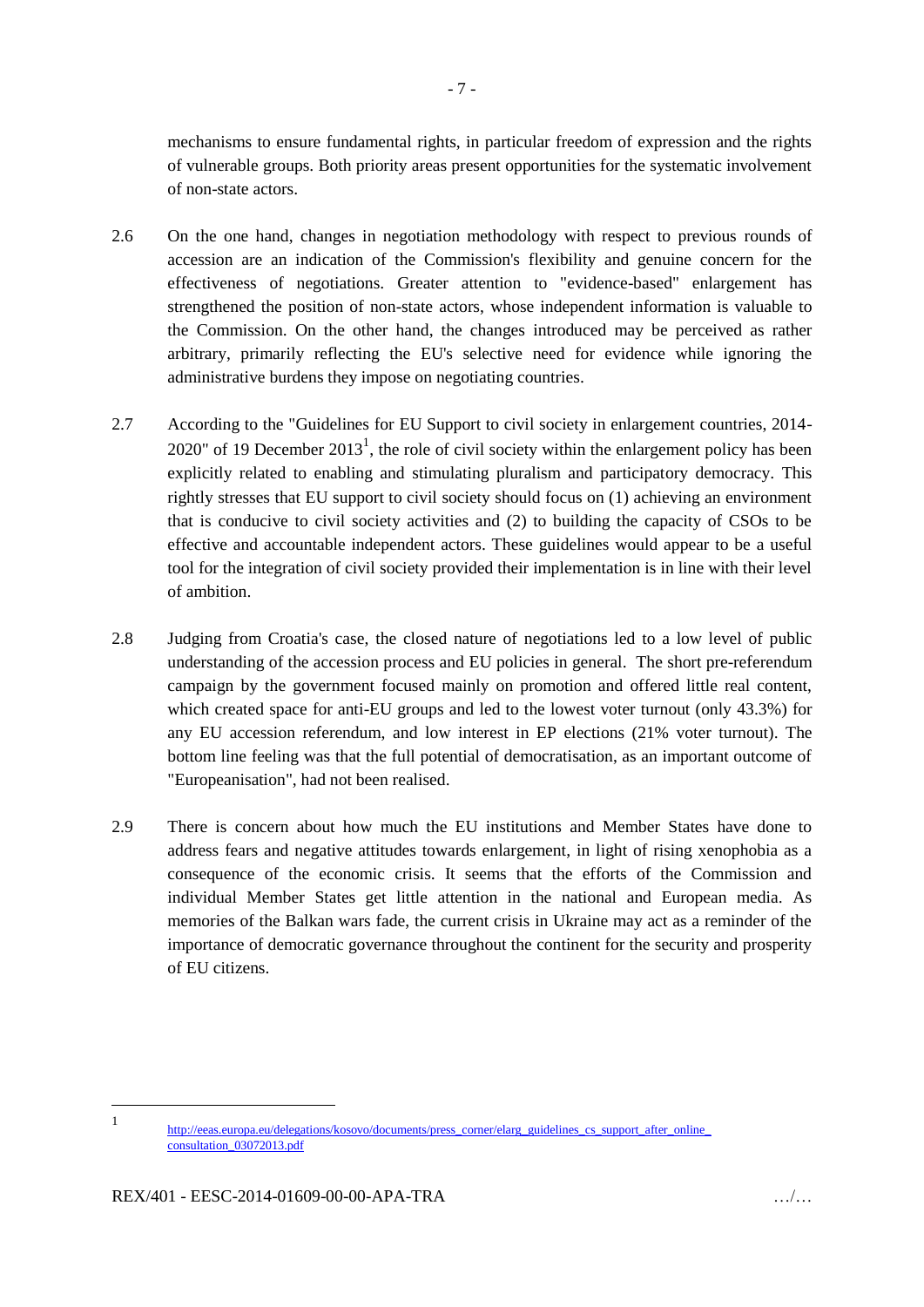#### 3. **Public access to negotiation documents**

- 3.1 Even though the accession process does not foresee conditionality with respect to transparency and inclusiveness, the expectations of the interested public are on the rise due to their exposure to the EU governance model. Raised expectations further underline the actual lack of any written policy on public access to information on the negotiation process. In the case of Croatia, information was lacking on the technical procedures for negotiations, and the key documents were not available. Although the government adopted a protocol on internal policy coordination on EU negotiation positions, this document was never published. There is a general impression among the public that the government, with the tacit approval of the European Parliament and the Commission, kept the public at a safe distance from the accession process.
- 3.2 Public disclosure of accession-related documents is governed by the 2001 EU Regulation regarding public access to European Parliament, Council and Commission documents<sup>2</sup>, which foresees a two-stage administrative procedure, with the additional possibility of court proceedings or complaints to the Ombudsman. The regulation entitles institutions to protect their internal consultations and deliberations where necessary in order to safeguard their ability to carry out their responsibilities, "unless there is an overriding public interest in disclosure". In their responses, institutions are obliged to provide reasons for delays or refusals. The vast majority of the Council's accession-related documents are categorised as sensitive documents since they require intergovernmental consultations and concern international relations, which are listed in Article 4 as grounds for refusing access to documents.
- 3.3 In Croatia, the timely insight of non-state actors into the negotiation process and its key contents was hindered by the fact that the documents produced by the European Commission and the Council (such as the screening reports, EU Common Positions or opening and closing benchmarks) were not the property of the Republic of Croatia. As a result, the Croatian government claimed that it had no authority to disclose them, and the Commission supported that attitude. At the same time, the Commission did not proactively disclose most of the documents (or their summaries). The chronic lack of public information about the contents of all the benchmarks aggravated the difficulties which civil society and the media encountered in undertaking systematic independent policy monitoring.
- 3.4 Nevertheless, due to an overall tendency towards greater transparency, there have been significant changes in the proactive publication of negotiation-related documents by the European Commission and the Council. The shift was prompted by Croatia's accession negotiations, the government of Montenegro's positive attitude towards information sharing, as well as falling public and political support for enlargement across Europe, in light of the economic crisis.

-2

Regulation (EC) No 1049/2001 of 30 May 2001.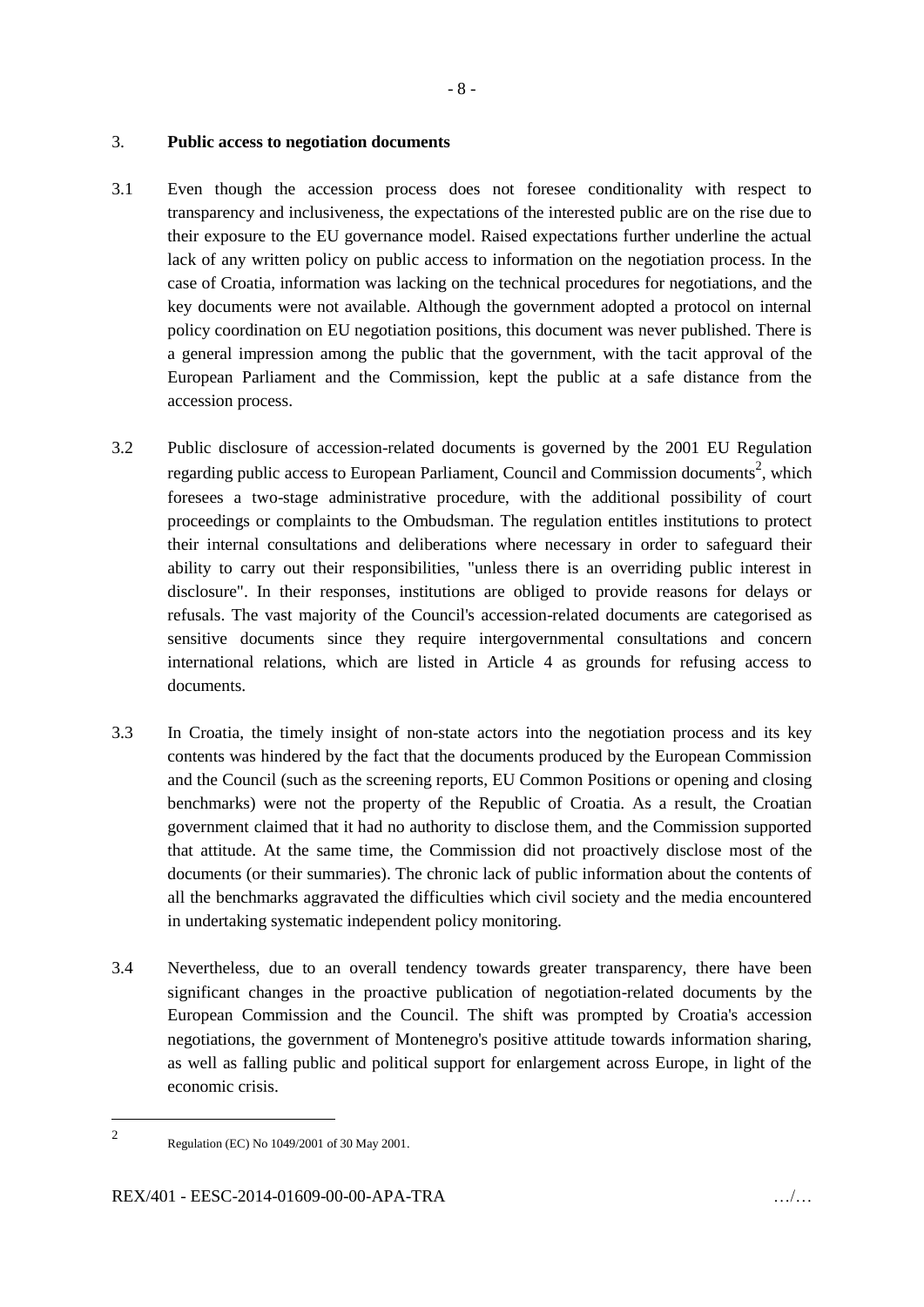- 3.5 Screening reports are the property of the Commission and they take stock of the current state of national legislation for each negotiation chapter. They are useful diagnostic tools and can help all stakeholders to get involved in the planning of the reform processes, within and beyond the negotiation framework. Starting with Montenegro's accession negotiations, the Commission has published all screening reports on its website. The same policy should be followed for Serbia and, retrospectively, for the chapters in accession negotiations with Turkey which are already open. The next step would be to translate and summarise them for the broader public, which is the responsibility of national governments, but could be encouraged through EU pre-accession assistance.
- 3.6 Opening benchmarks have not been published as such. There is no formal reason why the Council would not be able to publish them once they have been approved unanimously.
- 3.7 In the case of Montenegro, the Council has proactively published the EU Common Positions for Chapters 23 and 24, given the significance and public interest in the reforms entailed. This is of critical importance to enable the media and civil society to play their watchdog role effectively. That good practice, however, was not repeated in the case of Turkey for Chapter 22 on regional development, which was opened in November 2013.
- 3.8 During the course of the last two rounds of enlargement, no country has equalled the good practice of Slovenia, where the national parliament had the right of veto over negotiation positions<sup>3</sup>, which were fully disclosed to the public at the same time. In Croatia, access to government negotiation positions and reports on the fulfilment of negotiation obligations was restricted to government officials and selected group of parliamentarians and non-state members of the parliamentary National Committee for Monitoring the Accession Negotiations, resulting in the virtual exclusion of the vast majority of MPs. All EU accessionrelated documents, other than legal drafts, were discussed and adopted during closed government sessions. It meant that interested members of the public could not even request non-classified documents as there was no formal information about their existence. It took several years of civil society pressure before the government began to publish basic information on the documents discussed during the sessions. .

#### 4. **The role of civil society in accession negotiations**

4.1 – Civil society engagement in the accession process concerns their involvement in the actual negotiations (i.e. screening, preparation of national positions, as well as independent oversight), policy formulation and legislative harmonisation (primarily through structured public consultations) and, last but not least, the programming of pre-accession funding, which is instrumental to timely institutional adjustments and the transposition of the *acquis*. It is

-

<sup>3</sup> <http://www.ijf.hr/eng/EU4/marsic.pdf>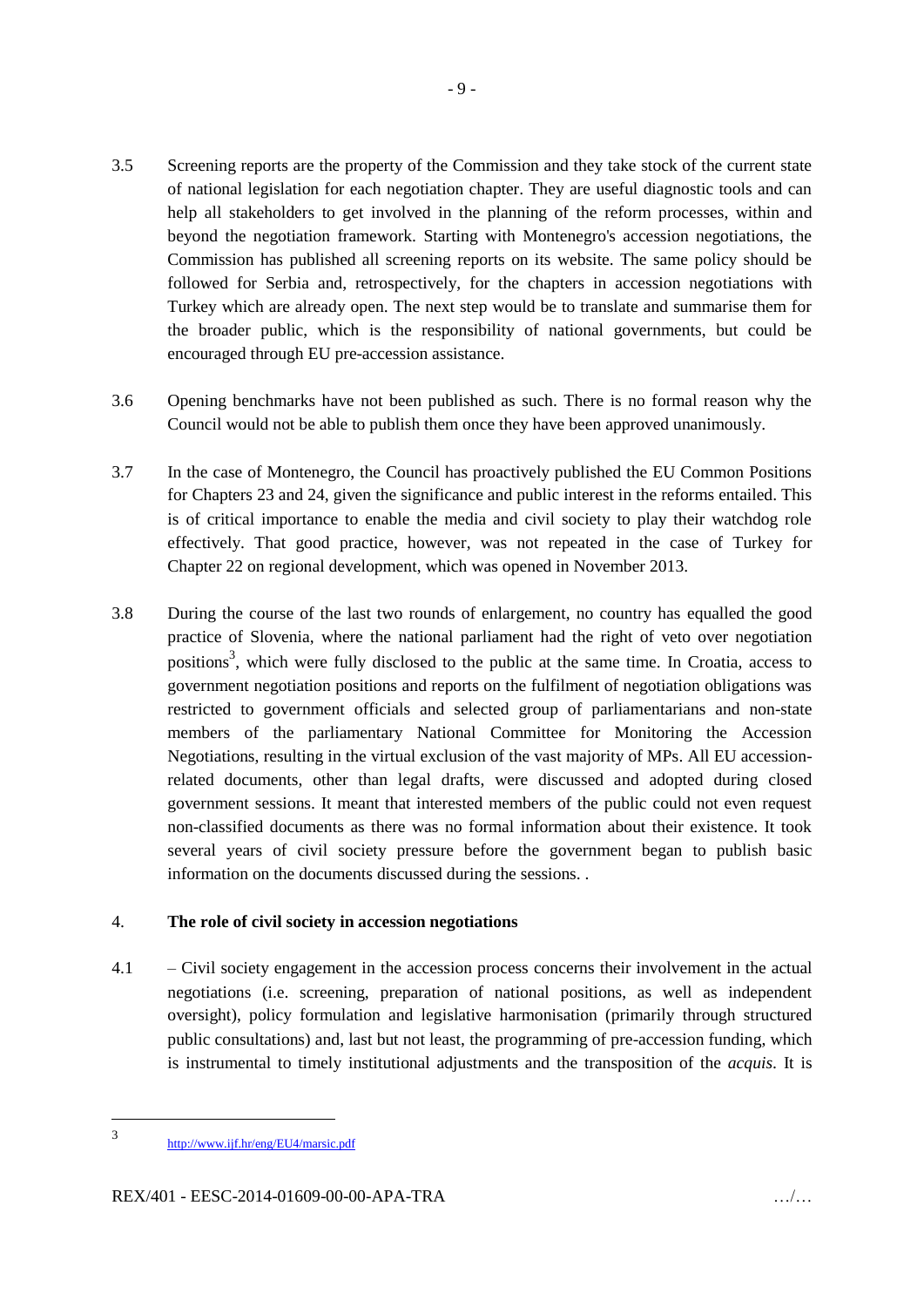vital that civil society capacity-building and engagement in the entire process should also be accounted for in EU funding.

- 4.2 A high proportion of civil society experts have been included in Croatian and Montenegrin working groups involved in the preparation of negotiation positions. These were primarily academics, but NGOs, businesses and trade unions were also represented, making up 30% of the Croatian and 40% of the Montenegrin working group members. In both cases, there were open calls for applications and the working group membership was published. Yet, in the case of Croatia, the scope of involvement and internal communication primarily depended on the coordination and leadership style in each group due to a lack of internal rules of procedure. In several cases, working group members did not get to see the draft negotiation positions. They were not asked to comply with any rules regarding confidentiality of information or declarations of potential conflict of interest. Hence, their input mostly concerned the initial screening phase, with little impact on the design of the negotiation strategy and early assessments of social and economic costs and benefits.
- 4.3 The EU institutions have provided several channels for consultation with civil society for the purpose of collecting evidence on progress of accession-related reforms, including online correspondence, annual civil society consultations in Brussels with chapter desk officers, incountry meetings, briefings and public events during visits by EC, EP or EESC officials. The Commission has also been open to independent monitoring reports prepared by civil society organisations.
- 4.4 In both Croatia and Montenegro, the Commission has admittedly been much more proactive towards NGOs than towards trade unions and business associations. This is evident from the level of contact but also from the scope and purpose of pre-accession funding schemes for capacity building and policy monitoring. National Economic and Social Councils and other social dialogue structures have not been sufficiently used for debating negotiation-related issues or for the programming of pre-accession assistance. It is particularly important to involve businesses and trade unions in estimating the social and economic adjustment costs and support measures. Looking back, not enough use was made of the capillary structure of the Croatian Chamber of Economy and its capacity to interact with businesses at regional and local level in order to inform and involve the business community, which has entered the EU inadequately prepared. A far lower proportion of pre-accession funding was directed towards strengthening social dialogue structures and their involvement in the accession process than to civil society capacity building. Timely strategic investment in strengthening social dialogue in the context of accession could contribute to its effectiveness and sustainability following accession.
- 4.5 In Croatia, most EU accession-related legislation was fast tracked, often without any public consultation, with a negative impact on quality and transparency.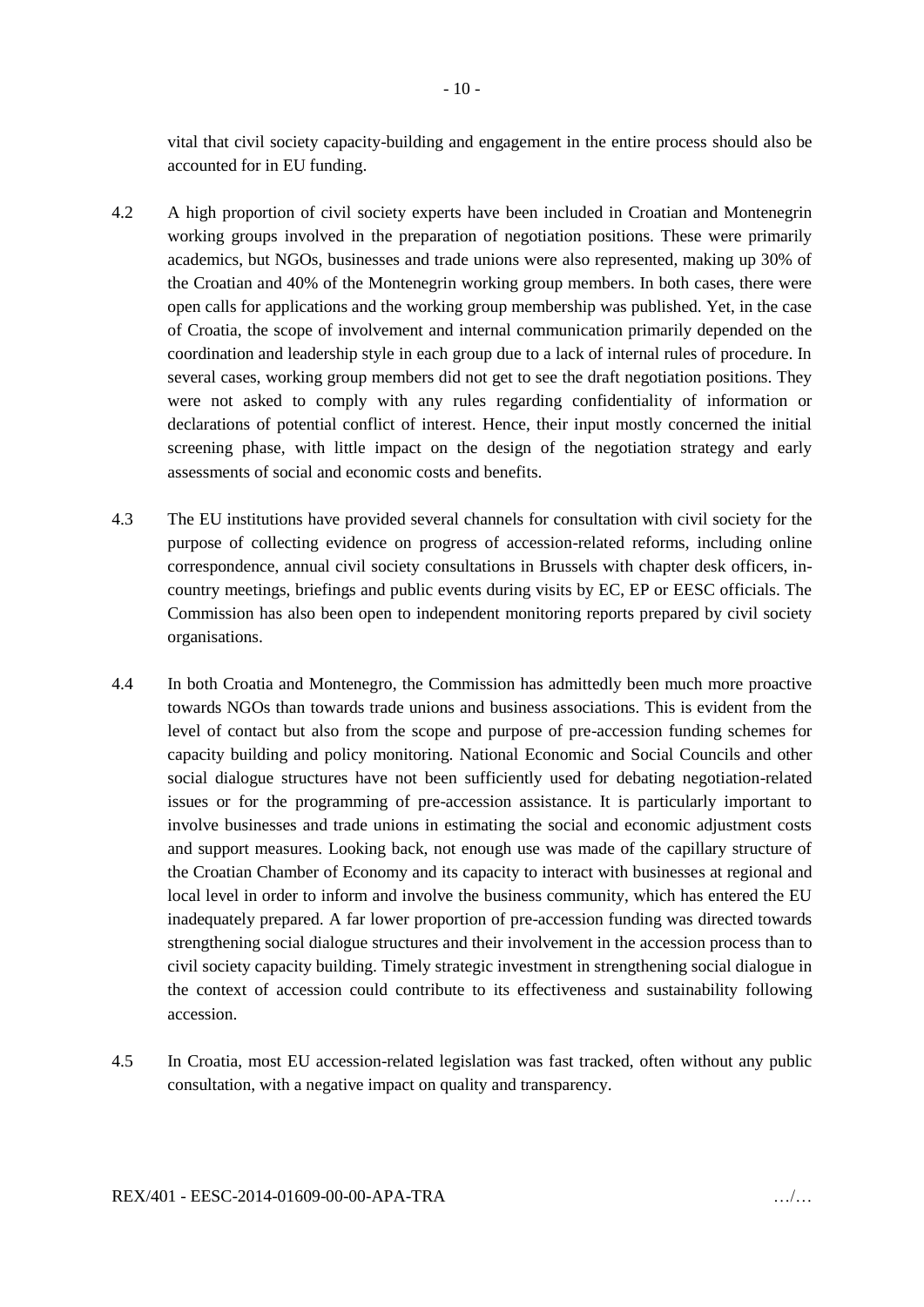- 4.6 An additional obstacle to more timely access to policy formulation and the drafting of legislation was the lack of standards for public consultation, which were not introduced until November 2009 and had barely been implemented by the end of negotiations in December 2011. The difficulties which had to be overcome in order to adopt the Croatian Code on Public Consultations were a clear indication of the gap between words and practice in the area of civil society engagement.
- 4.7 In Croatia, the scope of regulatory impact assessments (RIAs) was limited to a few pilot projects and negotiation chapters even though in very specific policy areas (such as agricultural subsectors), this was of vital importance to the negotiation of transition periods and accompanying financial envelopes. It is indicative that the Law on RIAs, accompanied by an inadequate institutional framework, was only adopted in July 2011, reflecting the political attitude that broader consultation would only slow down the process. The opportunity presented by RIAs to systematically develop a more inclusive, evidence-based model and involve stakeholders in the timely detection of adjustment risks was clearly missed.
- 4.8 It is important to note that the European Commission did not formulate any specific requirements for the Croatian government regarding minimum standards for public consultations, nor were minimal standards set or checks carried out regarding the openness, transparency and quality of the legislative process. However, although these problems were repeatedly highlighted by civil society organisations, they had little influence on the Commission's official assessment of the Croatian accession process.
- 4.9 While the Croatian parliament was successful in acting as the guardian of political consensus throughout the negotiations, its role could have been much more prominent and effective. On a positive note, the parliament website served as the main source of updated information on legislative activities and documents. The Parliamentary Committee, which was responsible for the oversight of negotiations, but without the power of veto, was chaired by the opposition and included an equal number of members from ruling and opposition parties. It also involved CSO representatives. It played a constructive role in providing comments on draft negotiation chapters through discussions with the chief negotiator. Prior to the EU referendum campaign, the Committee organised very few local events. The main shortcoming was the passivity of parliament in the pre-referendum period, where it failed to act as a credible source of information on the outcome of negotiations.
- 4.10 In Croatia, the programming of pre-accession funding for the development of civil society was carried out through an institutional participatory process steered by the Council for Civil Society Development, with technical support from the Government Office for Civil Society. This approach was based on a decade of developments in dialogue and cooperation between civil society and state structures. This resulted in extremely relevant grant schemes, which also enabled the monitoring of reform in several critical areas (e.g. anti-corruption, antidiscrimination and environmental protection), and the sense of ownership by civil society and the regular detection of problems (such as the negative impact of widening the gap between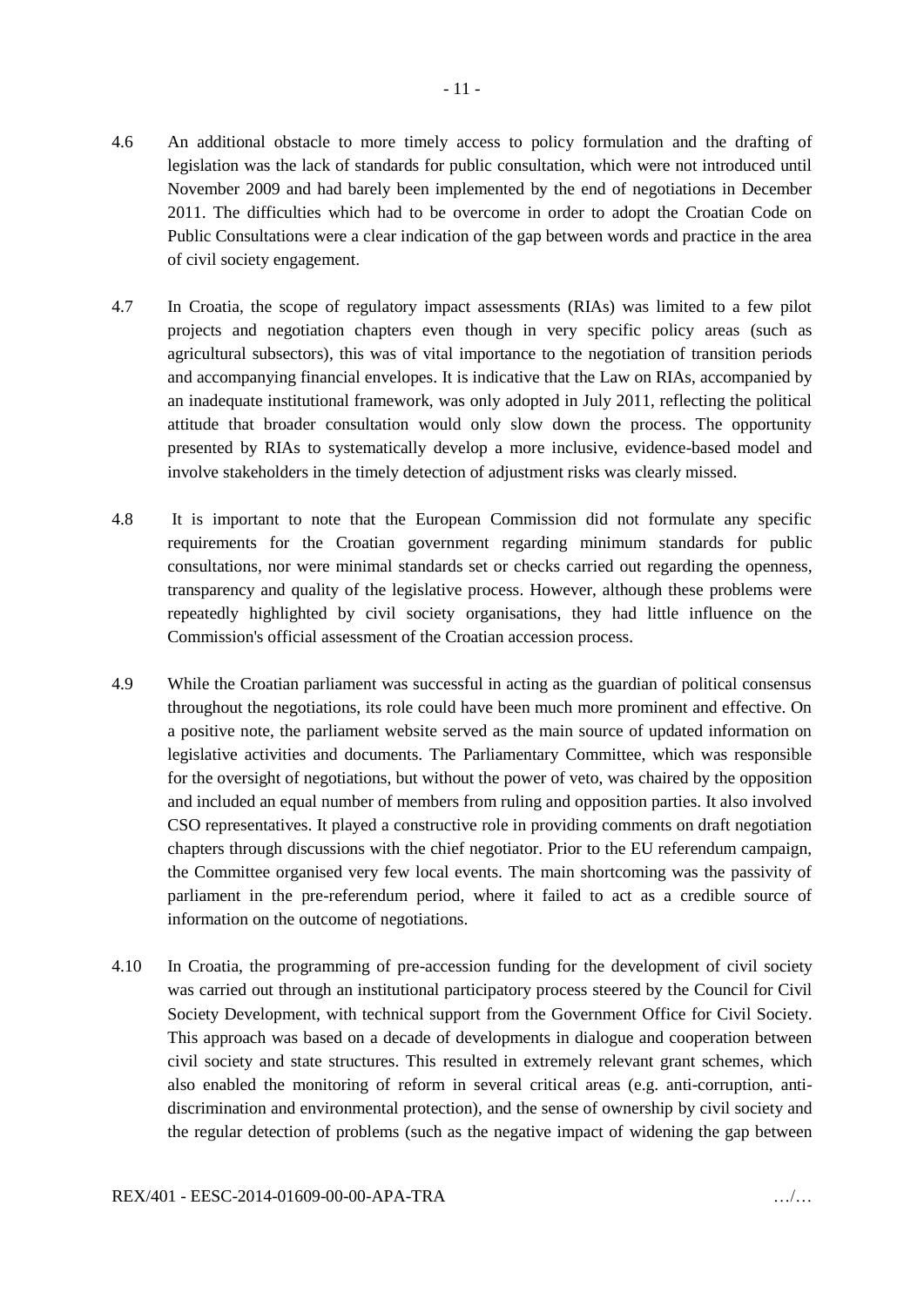large national, professional NGOs and smaller grassroots initiatives). This good practice should be reflected in further rounds of accession.

#### 5. **The EESC's role in facilitating civil society engagement in the accession process**

- 5.1 The EESC has always been a strong supporter of the enlargement policy. Today, the EESC plays a role in the enlargement process for Turkey and the Western Balkans through the various association agreements in force. The EESC has set up joint consultative committees (JCC) with all negotiating countries, bringing together local and European CSOs to make recommendations to the political authorities on both sides and to foster public debate on EU integration in negotiating countries. The EESC also set up a Western Balkans Follow-Up Committee in 2004, which is responsible for coordinating the EESC's activities in the Western Balkans. The follow-up committee monitors changes in the political, economic and social spheres in the Western Balkan countries and in EU-Western Balkans relations. The follow-up committee leads the organisation of the Western Balkans Civil Society Forums, which the EESC has held every two years since 2006.
- 5.2 These structures have created space for continuous dialogue and cooperation opportunities to provide advice to governments, EU institutions, as well as civil society and direct insight into accession negotiations. They have enabled informed discussions about the negotiations, based on multiple perspectives, in some cases resulting in new approaches to problems. JCCs have been useful in identifying the consequences of adopting the EU *acquis* for different parts of society and in supporting civil society engagement in the process. The WB Forum has served as a platform for addressing political authorities and networking among WB CSOs, while analysing the major problems of civil society in the region.
- 5.3 The weaknesses and limitations of JCCs and the WB Forum relate to their structure and mode of operation. In some cases, governments have tended to exert too much influence in order to secure the appointment of JCC members they perceive as affiliated to official politics. Another problem is the limited capacity to reach out to a broader circle of local civil society organisations, especially those operating outside the capital and urban centres. In some instances, this has resulted in an inappropriate or insufficient representation of civil society concerns. Complete changes of JCC membership on the EESC side disrupt the quality of relations and work. However, far too little turnover takes place on the other side of JCCs, which prevents many organisations from getting involved and reduces the outreach of this policy tool.
- 5.4 The other problem is lack of awareness about the role of the EESC and JCCs, which leads to unrealistic expectations. In the WB Forum, the diversity of concerns in different countries has sometimes made it difficult to reach joint conclusions. In several countries, governments have maintained a negative attitude towards civil society and, as a result, the JCC's recommendations have had little resonance. National administration representatives who participate in negotiation procedures need to improve the knowledge and skills they require to